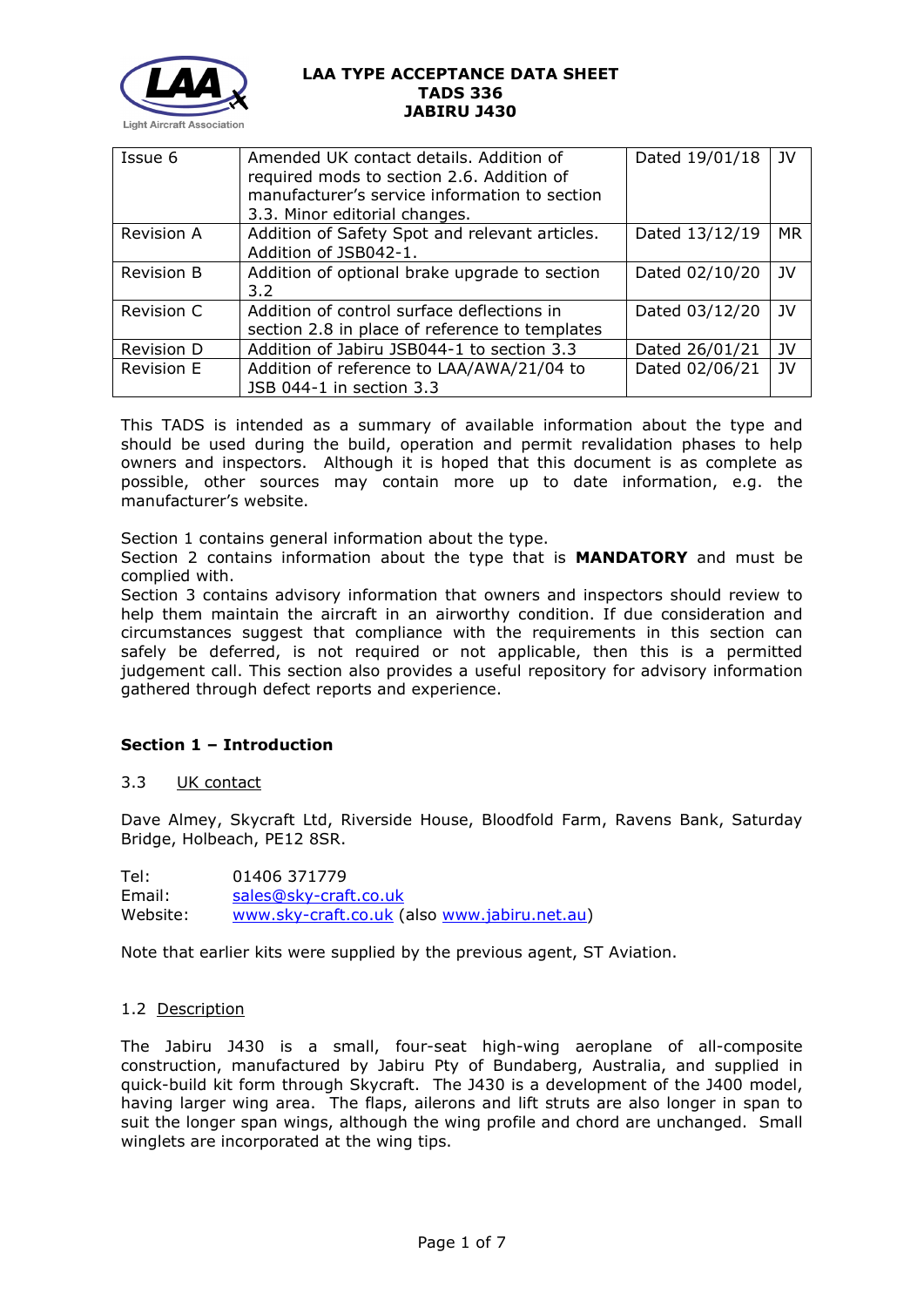

The only engine model approved in the UK for use in the J430 is the Jabiru 3300A, usually with either Jabiru or Sensenich fixed pitch wood propellers. Note that the only propeller(s) approved for an individual aircraft are those listed on the individual aircraft's Operating Limitations document or in the PTL/1 (Propeller Type List) for the type.

The J430 is an SEP Aeroplane (colloquially known as 'group A category') with a maximum gross weight of 700 kg.

## **Section 2 – Mandatory information for owners, operators and inspectors**

At all times, responsibility for the maintenance and airworthiness of an aircraft rests with the owner. Condition No 3 of a Permit to Fly requires that: *"the aircraft shall be maintained in an airworthy condition".* 

## 2.1 Fast Build Kit 51% Compliance

Technical leaflet TL.11 shows the contents of the accepted fast build kit.

## 2.2 Build Manual

Assembly Manual – Jabiru J430.

## 2.3 Build Inspections

Build inspection schedule 49 (Jabiru J430 aircraft).

Inspector approval codes A-A or A-C or A-C1, and 4SA. As a four seat aircraft, the inspector must also be specifically accepted by the LAA for inspecting the Jabiru J430 type aircraft. Inspector signing off final inspection also requires 'first flight' endorsement.

## 2.4 Flight Manual

Jabiru J430 Owner's Manual.

## 2.5 Mandatory Permit Directives

Applicable specifically to this aircraft type:

[2006-001](http://www.lightaircraftassociation.co.uk/engineering/TADs/336/MPD2006-001.pdf) Mandatory installation of fuel header tank

Also check the LAA website for MPDs that are non-type specific [\(TL2.22\)](http://www.lightaircraftassociation.co.uk/engineering/TechnicalLeaflets/Operating%20An%20Aircraft/TL%202.22%20non-type%20specific%20MPDs.pdf).

## 2.6 LAA Required Modifications (including LAA issued AILs, SBs, etc)

Several reinforcements/improvements to the original J400 design are also required to allow the J430 aircraft to qualify for acceptance by the LAA, as follows: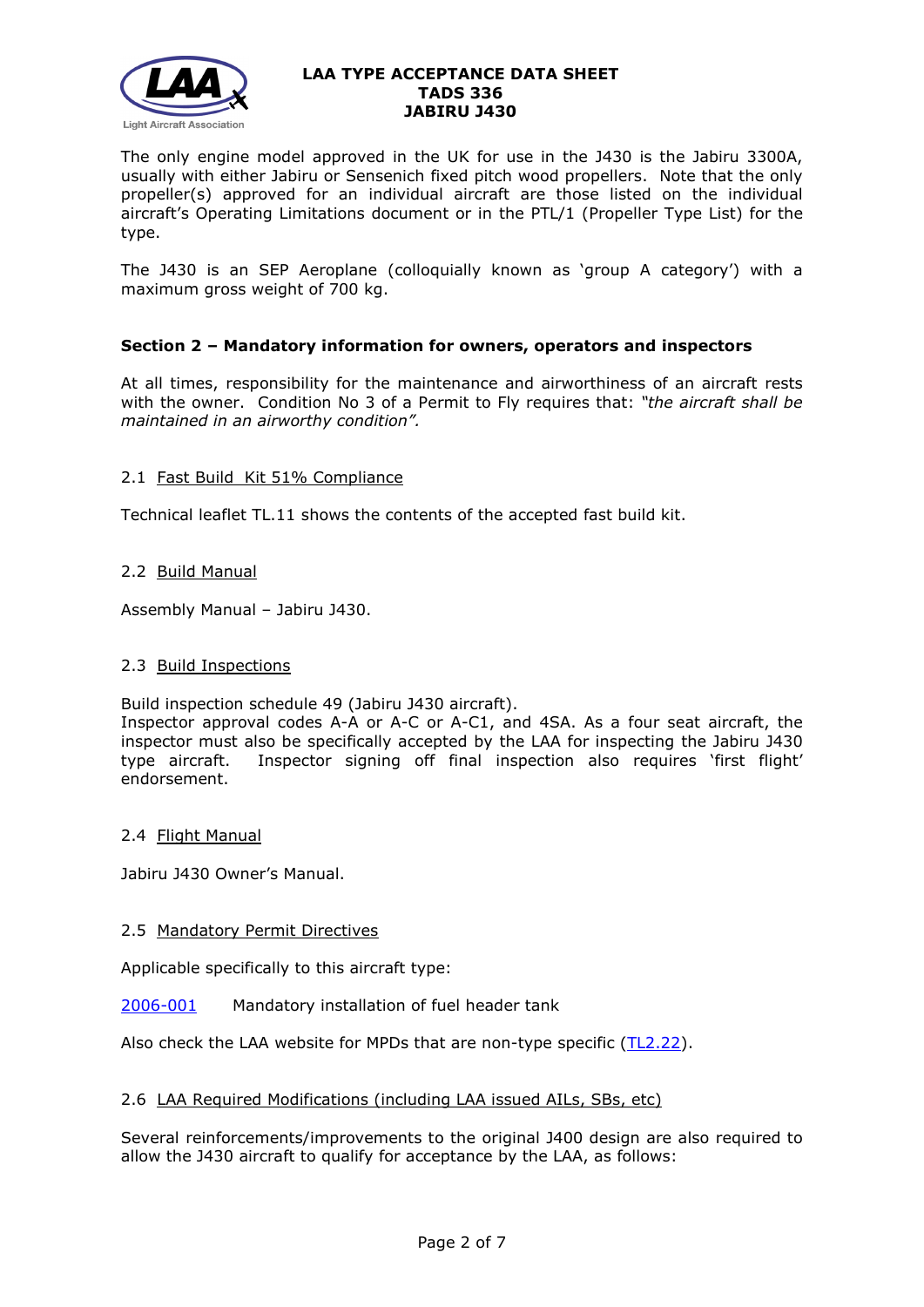

- 1. Fin reinforcement
- 2. Horizontal tail reinforcement
- 3. Rudder reinforcement
- 4. Wing strut carry-through reinforcement
- 5. Alternative noseleg housing
- 6. Alternative noseleg assembly
- 7. Main undercarriage reinforcement
- 8. rear seat belt attachment reinforcement
- 9. Elevator horn reinforcement
- 10. N/A
- 11.Substitution of 6 ply main undercarriage tyres.
- 12.Alteration of elevator trim rod (ST Aviation instruction and drawing dated 10.3.06 refers)
- 13. Incorporation of fuel header tank (MPD 2006-001 refers, see above)

The manufacturer has undertaken to incorporate modifications 1-11 above in all UKsupplied kits. Builders are required to carry out number 12 (alteration of elevator trim rod) themselves. The modifications have not been drawn up by LAA and modification leaflets are not available. This information is provided only to indicate that early production J400/430 parts, assemblies or complete aircraft supplied other than through Skycraft may not comply with the UK approved design standard.

Additional modifications are required by the LAA for acceptance of the type in the UK, as follows:

| MOD/325/001         |          | Fuel pressure gauge to be fitted (to include small      |
|---------------------|----------|---------------------------------------------------------|
|                     |          | bore orifice if this requires a fuel line into cockpit) |
| MOD/325/002         |          | Fuel selector handles to be permanently locked in       |
|                     |          | place on the selector to avoid possibility of           |
|                     |          | incorrect re-fitting in service (note that later        |
|                     |          | aircraft have fuel selector handles that can only be    |
|                     |          | fitted in the correct sense. It is therefore not        |
|                     |          | necessary to inhibit these later handles)               |
| MOD/336/001 issue 2 | 9/8/10   | Control surface clearance                               |
| MOD/336/002         | 31/10/13 | Main undercarriage bolts (see also                      |
|                     |          | LAA/AWA/13/08)                                          |
| MOD/336/003         | 3/1/18   | Mogas prohibition (see also <b>LAA/AWA/18/01</b> )      |

## 2.7 Additional engine operating limitations to be placarded or shown by instrument markings

Notes:

- Refer to the engine manufacturer's latest documentation for the definitive parameter values and recommended instruments.
- Where an instrument is not fitted, the limit need not be displayed.

| With Jabiru 3300 engine: | Maximum CHT: 175°C                          |
|--------------------------|---------------------------------------------|
|                          | Maximum continuous CHT: 150°C               |
|                          | Oil Temp Limits: 15-118°C (normal 80-100°C) |
|                          | Oil Pressure: 220-525 kPa                   |
|                          | Minimum Fuel Pressure: 0.15 bar             |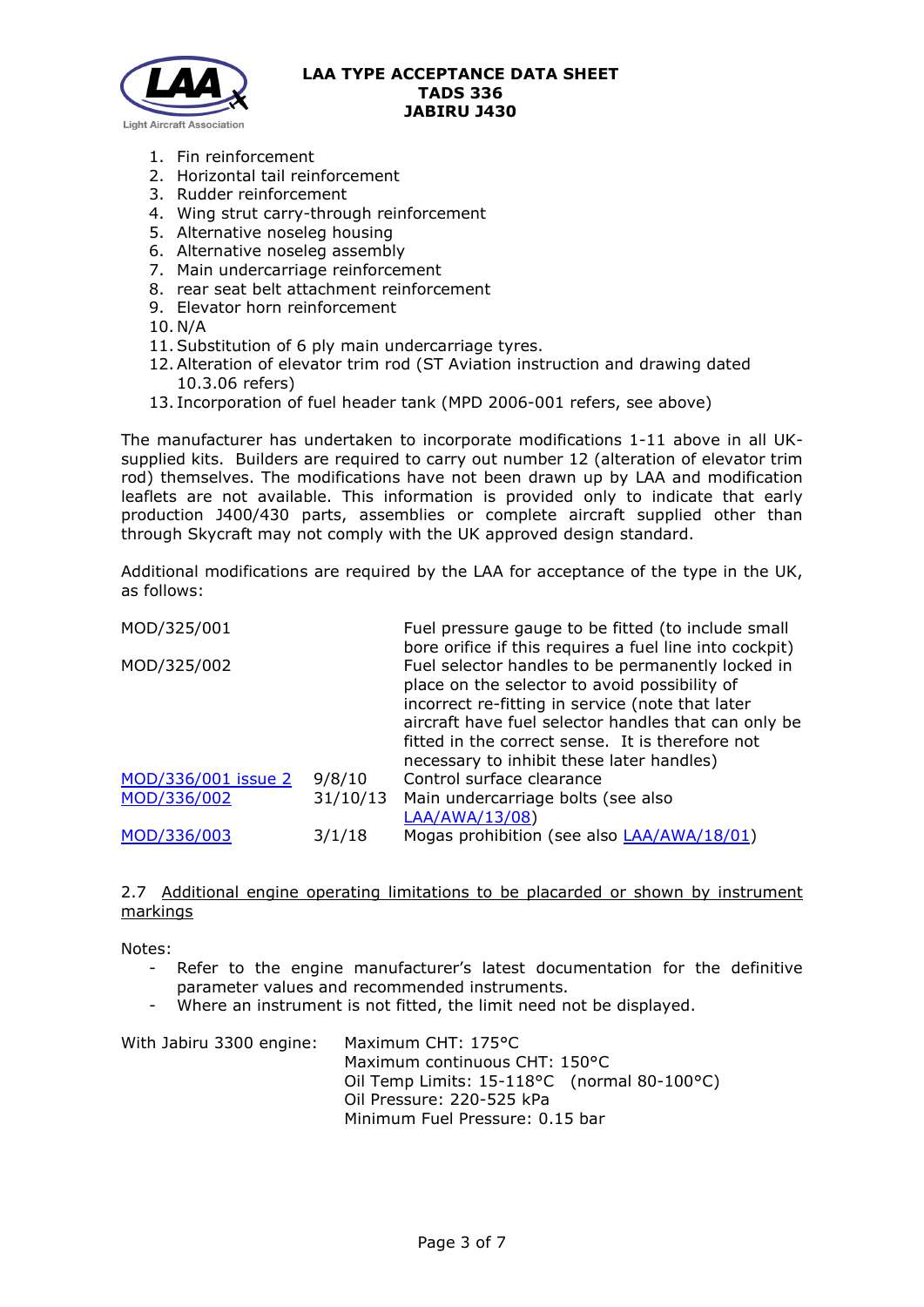

## 2.8 Control surface deflections

| Ailerons     | Up: $22^{\circ} \pm 1^{\circ}$ , Down: $14^{\circ} \pm 1^{\circ}$  |
|--------------|--------------------------------------------------------------------|
| Elevators    | Up: $18.5^{\circ} \pm 1^{\circ}$ , Down: $9^{\circ} \pm 1^{\circ}$ |
| Elevator tab | Not known                                                          |
| Rudder       | Left 98 mm<br>Right 98 mm                                          |
| Flap         | Down 0° - 24.5° - 40°                                              |

### 2.9 Operating Limitations and Placards

(Note that the wording on an individual aircraft's Operating Limitations document takes precedence, if different.)

- 1. Maximum number of occupants authorised to be carried: Four
- 2. The aircraft must be operated in compliance with the following operating limitations, which shall be displayed in the cockpit by means of placards or instrument markings:
	- 2.1 Aerobatic Limitations Aerobatic manoeuvres are prohibited. Intentional spinning is prohibited.

#### 2.2 Loading Limitations

Maximum Total Weight Authorised: 700 kg Maximum combined weight in rear seat: 120 kg Maximum weight in baggage compartment: 40 kg CG Range: 99 mm to 277 mm aft of datum. Datum Point is: The leading edge of the wing.

- 2.3 Engine Limitations Maximum Engine RPM: 3300
- 3. Airspeed Limitations Maximum Indicated Airspeed ( $V_{NE}$ ): 134 knots Max Indicated Airspeed Flaps Extended: 80 knots
- 4. Other Limitations

The aircraft shall be flown by day and under Visual Flight Rules only. Smoking in the aircraft is prohibited. Baggage compartment to be fitted with placard stating 'consult weight and balance report and check loaded weight and cg will be in limits before carrying baggage in baggage compartment' Aircraft must be maintained in accordance with Jabiru J430 Aircraft Service Manual.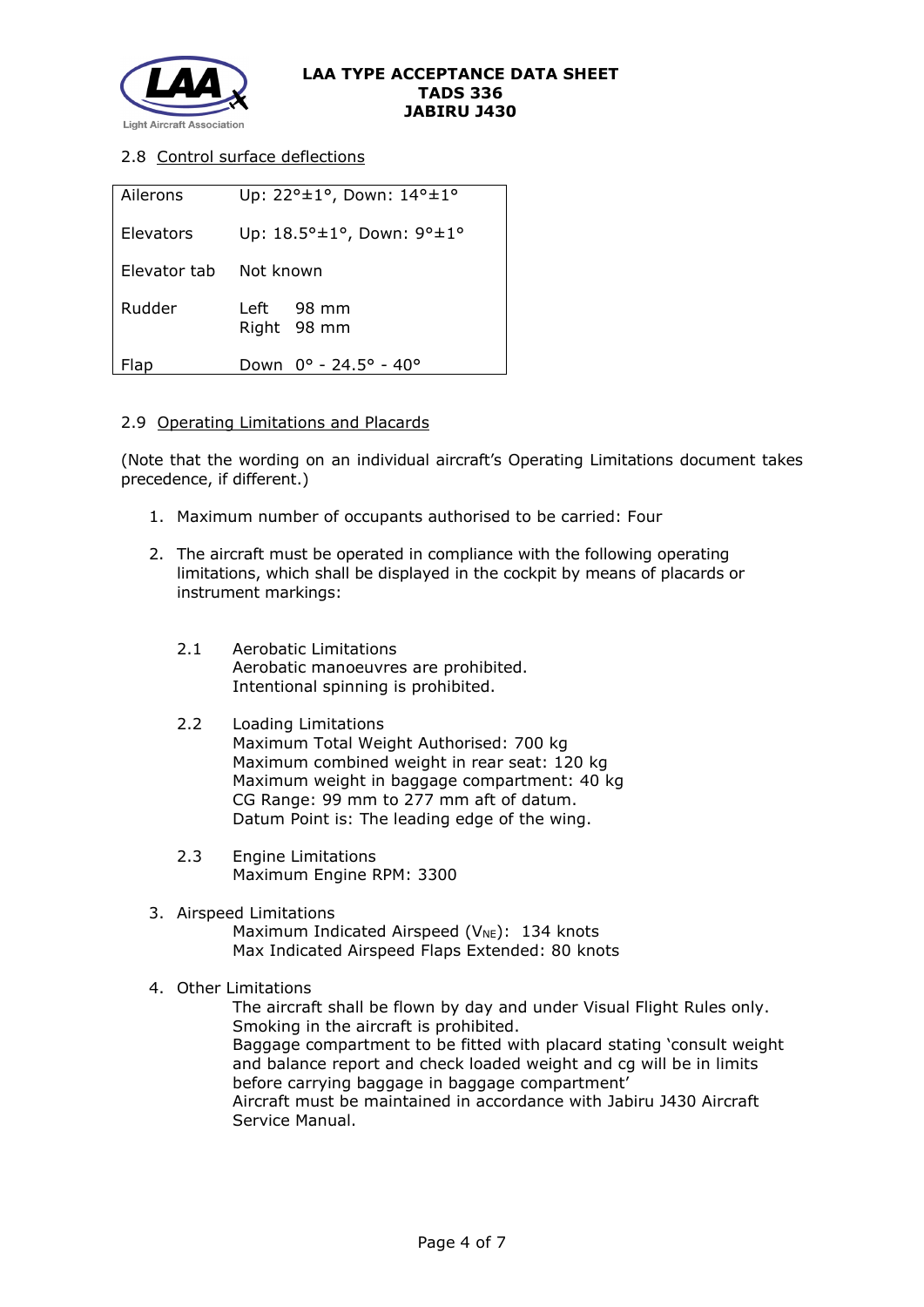

## Additional Placards:

"Occupant Warning – This Aircraft has not been Certificated to an International Requirement"

A fireproof identification plate must be fitted to fuselage, engraved or stamped with aircraft's registration letters.

#### 2.10 Maximum permitted empty weight

Not applicable.

## **Section 3 – Advice to owners, operators and inspectors**

#### 3.1 Maintenance Manual

Jabiru J430 Aircraft Service Manual (note that this is a mandatory document on this type).

### 3.2 Manufacturer's/Standard Options

- 1. Sensenich W60ZK55G propeller (Contact LAA to arrange raising of necessary paperwork before flying with this propeller, unless it is already specifically included on your aircraft's Permit to Fly operating limitations sheet)
- 2. Cabin heat
- 3. Instrument panel cold air vents
- 4. Ice eliminator
- 5. Door locks
- 6. NACA intakes for cold and hot air inlets
- 7. Dual calliper brakes
- 8. Electric flaps
- 9. Aluminium spinner
- 10.Replacement of push on oil cooler hoses with threaded Aeroquip stainless braided hoses
- 11. Jabiru SK/UL type cowling latches
- 12.Strobe lights on wing tip or top and bottom of fuselage, or fin mounted
- 13. Fixed hub caps rather than spats
- 14.Cast rim to Mk3 brake upgrade, Jabiru kit part number 4SPBRAKEMK3 (not suitable for earlier or Berringer wheel installations)

## 3.3 Manufacturer's Information (including Service Bulletins, Service Letters, etc)

In the absence of any over-riding LAA classification, inspections and modifications published by the manufacturer should be satisfied according to the recommendation of the manufacturer. It is the owner's responsibility to be aware of and supply such information to their Inspector.

| Ref              | Date    | Description                      |
|------------------|---------|----------------------------------|
| JSL 001-1        | 7/12/04 | Wing fuel tank system management |
| <b>JSL 003-2</b> | 11/3/05 | Fuel tank sealant                |
| <b>JSL 005-1</b> | 1/9/08  | Starter motor earth cable        |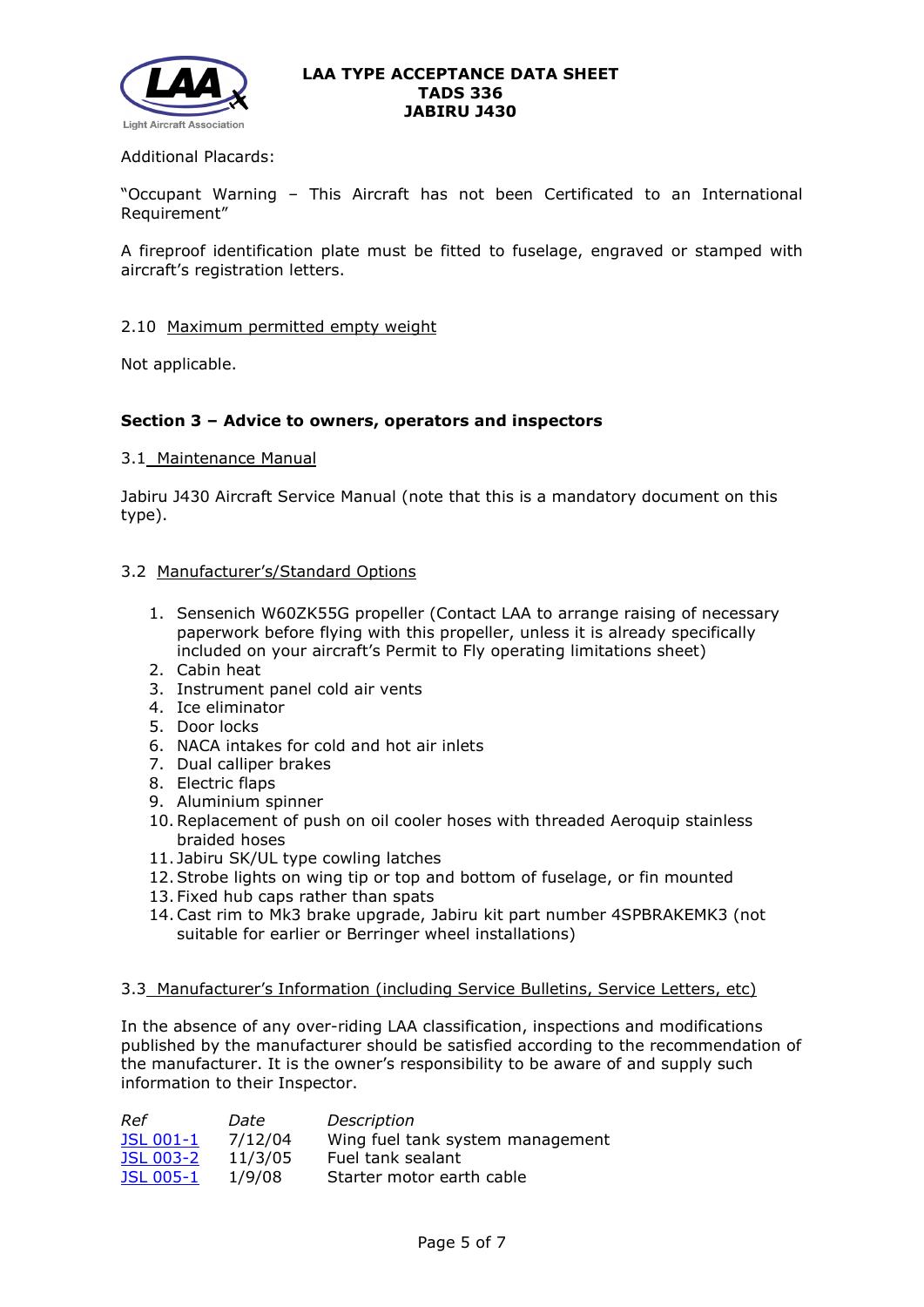

| <u>JSL 007-7</u>  | 1/11/17                  | Alcohol, lead, compression ratio: fuel guidance              |
|-------------------|--------------------------|--------------------------------------------------------------|
| <u>JSL 017-1</u>  | 26/6/15                  | Pattern parts                                                |
| <u>JSL 019-2</u>  | 14/12/15                 | Rudder cable end inspection                                  |
| JSL 021-1         | 9/1/18                   | Charging system operation procedures                         |
| <u>JSB 002-1</u>  | 11/10/04                 | Elevator drive arm                                           |
| JSB 003-1         | 11/10/04                 | Door bolts                                                   |
| JSB 006-1         | 21/10/04                 | Noseleg pivot bolt 1/4 to 5/16                               |
| <b>JSB 007-1</b>  | 29/11/04                 | Main undercarriage stub axle                                 |
| <b>JSB 008-1</b>  | 31/3/05                  | Main undercarriage bolts                                     |
| <b>JSB 009-1</b>  | 4/4/05                   | Alternate propeller mount system                             |
| <u> JSB 019-2</u> | 29/2/08                  | Control surface clearance                                    |
| JSB 024-1 9/1/09  |                          | Fuel line routing                                            |
|                   | <u>JSB 025-2</u> 7/5/09  | Undercarriage bolt life                                      |
| <u> JSB 027-1</u> | 9/7/09                   | Control cable clamp inspection                               |
|                   | <u>JSB 037-1</u> 20/3/15 | Wing attachment bolts                                        |
|                   | <u>JSB 041-1</u> 13/7/17 | Elevator cable                                               |
|                   | <u>JSB 042-1</u> 16/5/19 | Aileron control tube                                         |
| JSB 044-1         | 8/1/21                   | Jabiru Control Surface Hinge Inspection (see also            |
|                   |                          | LAA/AWA/21/04)                                               |
| <b>STSB-002</b>   | 19/10/05                 | Minimum fuel in wet wings                                    |
| <u>STSL-003</u>   | 2/10/07                  | Rear door hinge trapping fuel lines                          |
| <b>STSL-004</b>   | 13/2/08                  | Aileron clearance jammed control in-flight plus rudder check |

# 3.4 Special Inspection Points

- When countersinking the tailplane and elevator for elevator hinge retaining rivets, avoid countersinking too deep and so reducing integrity of composite flanges where hinges attach.
- Ensure that the main undercarriage attachment bolts do not come loose in service, allowing the legs to move on their attachments. Any looseness is likely to cause attachment bolt failure through fatigue. Check bolt torque regularly in service.
- In order to achieve a satisfactory centre of gravity position, it may be necessary to fit fixed tail ballast.
- Aircraft must be maintained in accordance with the Jabiru J430 Service Manual.

# 3.5 Operational Issues

- Pitch stability and trim to be checked at flight test.
- Note that the handling of the aeroplane is significantly affected by the loading, especially the rear seat loading. Check weight and balance carefully before flight to ensure the aircraft is within the permitted weight and balance envelope. Approach speeds and take off and landing distances are significantly greater at high weight than at low weight.
- With Jabiru engine it is imperative that the cylinder head bolts and tappets are checked at 5, 10, 15 and 20 hours. Omitting this check can lead to head leaks and damage at around 25-50 hours. Have a good look around the rocker boxes and make sure oil is present and that there are no signs of overheating in the form of burnt lacquered oil. New engines with hydraulic tappets need only to have the head bolts checked.
- With Jabiru engine, encourage test pilot to work the engine quite hard to avoid glazed piston bores, vary rpm settings and do not fly at low power settings for too long.